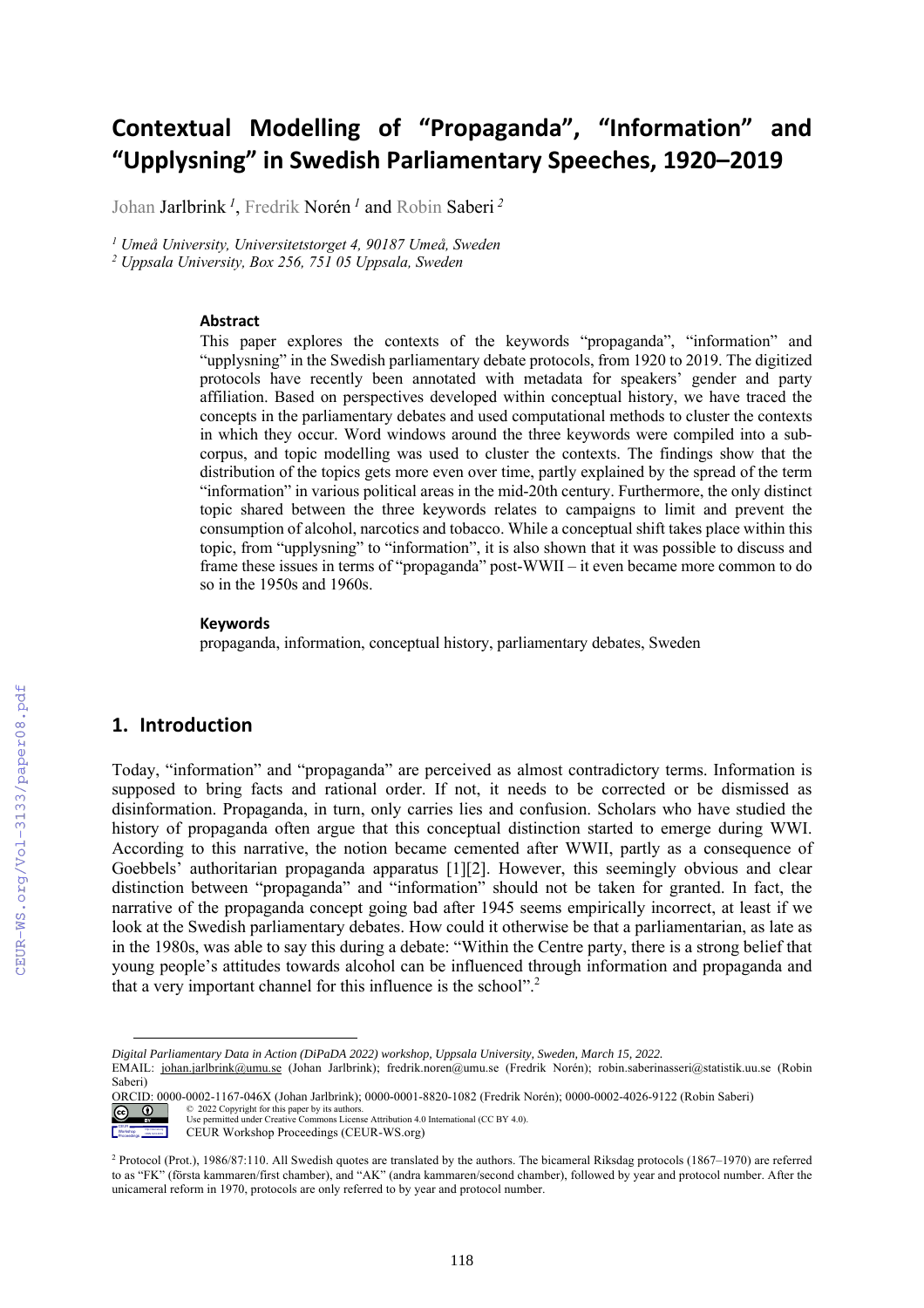The purpose of this paper is to explore the contexts in which "propaganda", "information" and "upplysning" (a word more common before the emergence of "information", and with a similar meaning: it translates as both "information" and "enlightenment" in English) were used in the Swedish parliamentary debate protocols over a hundred-year period, from 1920 to 2019. Two research questions are being examined: Which political areas were "propaganda", "information" and "upplysning" associated with? Were there common topics in which all three terms were used? And how did the distribution of topics and associated concepts change over time?

The analysis is based on all chamber protocols of the Swedish Riksdag between 1920 and 2019 – 401 million tokens divided over some 11,000 protocols. Theoretically, the paper builds on ideas developed within the field of conceptual history, perspectives that have been operationalized using computational methods in recent years. Methodologically, the paper builds on models developed for word sense induction. More specifically, we have constructed a sub-corpus of extracted word windows around the three keyword lemmas, which we have processed using LDA topic modelling. This methodological approach provides a way to model the contexts around the terms "propaganda", "information" and "upplysning".

The results presented here are based on a corpus still being curated. During 2021, individual speeches were identified and metadata for individual speakers, party affiliation and gender were added. Yet, there are still unidentified speakers and speeches in the dataset and some bugs remain to be fixed. What this paper presents is ongoing work and preliminary results.

### **2. Previous results**

This paper builds on our previous work in which we explored how "propaganda" and "information" were used in Swedish parliamentary speeches, from the establishment of the bicameral Riksdag in 1867 to 2019 [3]. Through basic statistical measurements – word window co-occurrence, bigram extraction and keyword extraction – we examined what these concepts referred to in the parliamentary debates. Our results revealed that the negative notion of "propaganda" was dominant already in the 19th century. This is a finding in line with what conceptual historians have shown in relation to Germany and the UK [4][5]. Still, our results pointed to the fact that it was also possible to use the concept of propaganda in a positive and neutral sense between the 1910s and 1980s. Interestingly, scholars of propaganda history have often described this particular period as a time when "propaganda" became more or less useless as a neutral concept in western democracies [6][7][1].

In our previous study we also saw that when the frequencies of "propaganda" decreased in the 1960s and 1970s, the neutral sense of the concept was partly replaced by "information". The spread of "information" in its singular form turned it into a flexible concept that could be used in a variety of political contexts. This result echoes what other scholars studying the history of "information" have shown, that the term first spread to various academic disciplines [8] and then into the political sphere, where it was used to make sense of and handle various problems [9]. Providing "adequate information" was presented as a solution to all kinds of problems in the "information age", but information would also generate problems of its own: an "information divide", "information overload", "information pollution" etc. [10].

In the Swedish parliamentary debates, "information" usually carried positive connotations: nobody was against "information" per se. Hence, a redescription of "propaganda" as "information" was close at hand. Following Skinner [11], we argued that "information" seems to have provided a space for political action that "propaganda" was not able to, partly because of the political radicalization during the 1960s and the shift towards an ideal of two-way communication during the 1970s. However, the methods we used in our previous work were not able to capture the political contexts or themes of "propaganda" and "information" in a systematic way. Hence, in this paper, we turn to another method to expand the exploration of our conceptual investigation – also including the information-related term "upplysning".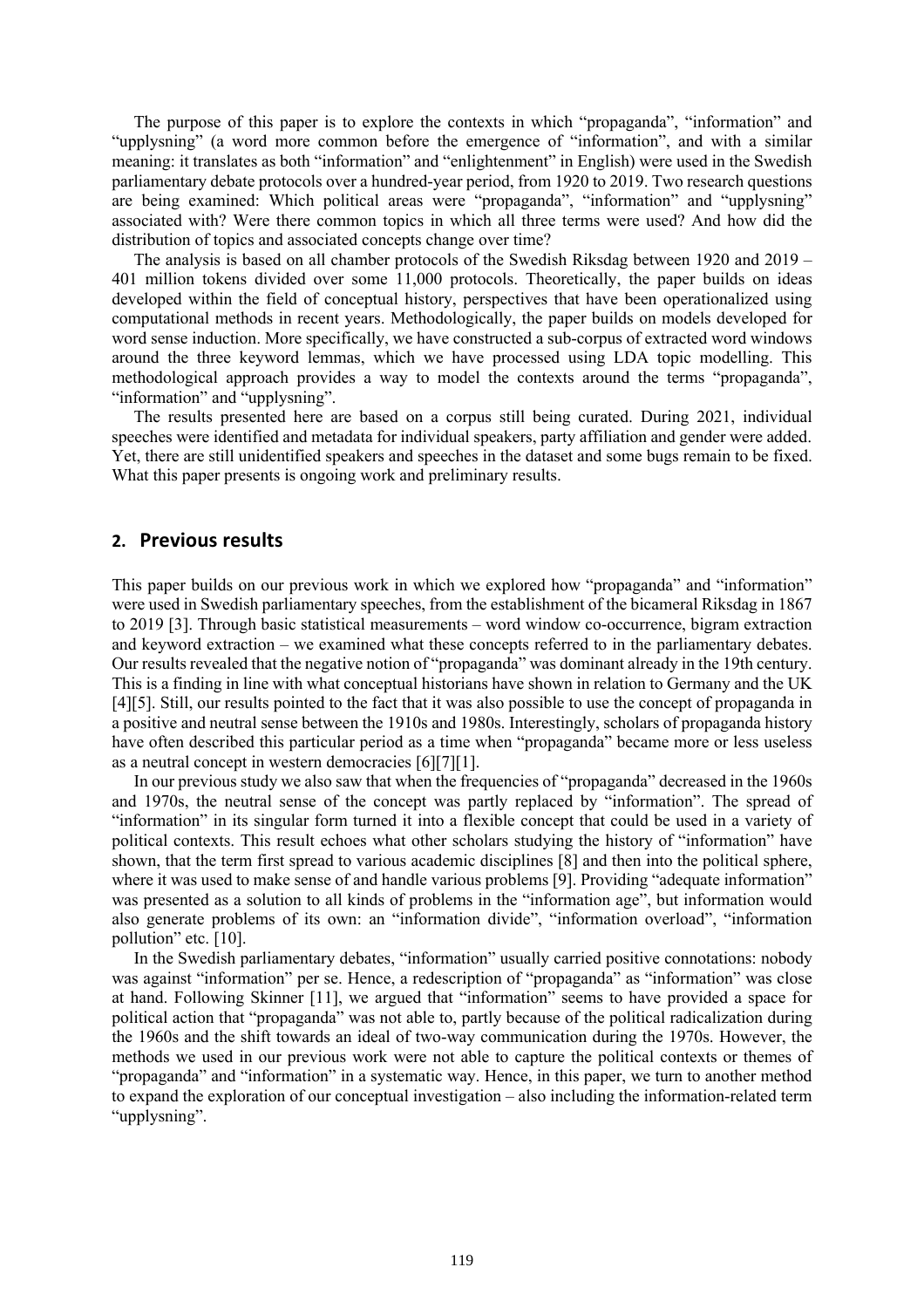### **3. Theoretical perspectives and method**

"Propaganda" could be seen as a key (or basic) concept. "Information" may not qualify as such, since the concept (re)entered politics from communication theory, where it was defined primarily in technical terms [10]. In the tradition of conceptual history, key concepts are those that are both indispensable and contested in political discourse. Defining them, restricting, expanding or challenging their meaning and use, is part of a political struggle. The redefinition of concepts is a way to redefine social reality, interpret it and frame it, and perhaps legitimize goals and point out the necessity of certain actions [12][13]. By focusing on parliamentary speeches and examining key concepts of communication – how and when they are defined and used, and by whom, in which context – we get a better understanding of the struggles and strategies that have defined communication between the state and the citizens.

While "propaganda" has been a concept to disagree about, used both as a negative label and a communication strategy to embrace, the use of "information" has to a large degree been characterized by consensus: few actors were ever against information per se. *Geschichtliche Grundbegriffe*, the dictionary of political concepts edited by Reinhart Koselleck and a team of researchers between 1972 and 1997, included an extensive chapter on "propaganda" [4], but "information" was not covered at all. Still, "information" has been used both as a synonym and as a counter-concept to propaganda" [9], and this is why "information" is included in our paper, along with its older synonym "upplysning".

In the last decade, several efforts have been made to utilize digital text databases and computational methods to continue – and perhaps challenge – what Koselleck started. These efforts also include research based on parliamentary records [14][15][16]. The computational approaches are usually based on the analysis of different word co-occurrence measures, and the idea that you "shall know a word by the company it keeps" [17]. Peter de Bolla and his team at the Cambridge Concept Lab have examined different word co-occurrence metrics in order to capture the way "concepts are constructed through 'constellations' or 'bundles' of individual words" [18]. Michael Gavin et al. have proposed an alternative method based on vector semantics, but it is founded on similar principles: "concepts are clusters of terms that co-occur throughout a corpus" [19]. The model makes it possible to distinguish between different clusters, indicating different contexts of use.

Our own method is based on similar principles, but we have used topic modelling to cluster the words co-occurring with our target words. This approach is borrowed from research on word sense induction, where words co-occurring within a window around a target word are clustered in order to identify different senses of ambiguous words [20][21]. However, reviewing the results of this research, "sense" does not seem to be the most appropriate word to characterize what is captured. Often, it seems that many of the clusters identified present the same word sense. What the models do capture, however, is the different contexts – that is themes, or topics – where the target word is used, and that is precisely what we have aimed for in this paper using the LDA model, implemented in Mallet [22][23]. For this paper, we have experimented with context windows of 5, 10 and 20 words, and produced models with 5, 10, 20 and 50 topics. After a manual assessment, a context window of 20 words was considered to capture a meaningful semantic structure around the three keywords. A context window of 50 words was considered too wide and thus risked losing more specific themes of our three keywords (more attention towards exploring optimal context window sizes for sub-corpus topic modelling would, however, be desirable). Moreover, based on a manual interpretation of distinct top words for each topic, as well as an examination of the documents with high scores for individual topics, a model of 20 topics was chosen. For the purpose of this paper and our research questions, we found that this model captured a satisfying number of distinct themes and provided an overview of the political areas associated with "information", "propaganda" and "upplysning" (the 50-topic model generated too many overlapping topics that were too alike). Still, as Appendix 1 shows, some of the 20 topics were also of a general kind and thus more difficult to give a distinct label.

In previous research within computational conceptual history, context is usually defined as word context: "The context may be a short window of words around the target word or defined by a grammatical relation discovered by automatic syntactic parsing of the text" [18]. This word context is important, but what is missing is often the social and political context, the different genres and authors, etc. Our own research is based on a single source, the proceedings of the Swedish parliament, but we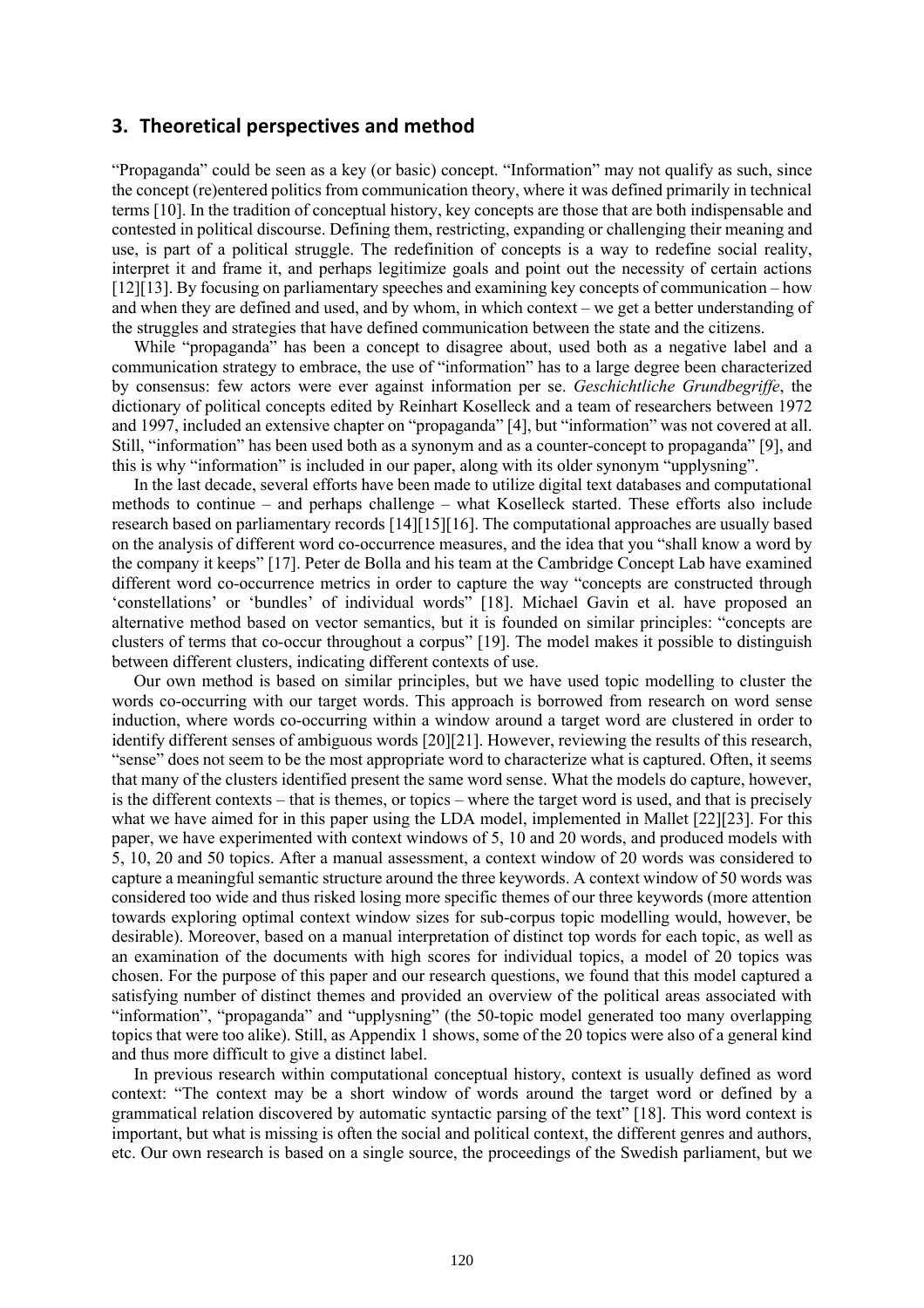have used metadata that has recently been made available to examine and contextualize how topics are distributed based on gender and political parties.

### **4. Sources and corpus data**

Before we move on to the analysis, some details are needed about the chamber protocols as a source and as a corpus. The chamber protocol series (Kammarens protokoll) consists of the minutes from the parliament and contains both speeches and various notes on activities in the chambers, such as votes and reports of attendance. The speeches have an inherent polemical character, and speakers' expressions are sometimes provocative and rhetorical, which in turn affects the nature of the semantic content, for example in terms of the adjectives used and the phrasing of questions. Moreover, the political language also reflects the parliamentary procedures. These procedures and the speech-genre itself generate high frequencies of certain phrases and words: "Mr speaker", "question", "committee" etc. The yearly cycle of the parliament also produces repetitive activities and elements – hearings of ministers, budget debates, the closing of the parliament during summer – all following their own particular rules and formalities. The recorded speeches, furthermore, follow certain conventions, for example how speakers are introduced, and how a speech starts (by addressing the speaker of the parliament). One needs to be aware of these aspects since they have an influence on the computational results derived from the corpus as a whole.

The Swedish parliamentary records have been digitized by the Swedish Riksdag Library, and represent a vast and rich source to study parliamentary culture, dating back to the diets of the 16th century (available for free at riksdagstryck.kb.se and data.riksdagen.se). For this paper, we have used all the protocols from 1920 to 2019, 11,195 protocols of varying length, and 401 million tokens in total. During the digitization process, the quality of the optical character recognition was controlled through random samples of the material. No additional cleaning has been conducted during the work on this paper. However, within the research project Welfare State Analytics (westac.se), in which all three authors are involved, we have been working together in a team of humanities scholars and statisticians to identify speeches and speakers, and annotate metadata for name, party affiliation, gender and geographical representation. A first version of this annotated corpus, stretching from 1920 to 2019, was recently presented at the 2021 conference on Digital History in Sweden [24]. Obstacles with the metadata still exist and will be dealt with continuously within the project. For example, while writing this paper, it was discovered that the metadata for party affiliation was missing for speakers representing the Left Party pre-1966.

## **5. The topics of "information", "propaganda" and "upplysning"**

In the 20-topic model, we find a handful of generic topics somewhat difficult to label, but also several topics related to specific issues and contexts (see Appendix 1). Among the generic ones are topics referring to names and titles (topic 3, 12), to the rhetoric and formalities of the proceedings (6, 10), and to various committees and different branches of government (1, 5). Yet, the most prominent topic is related to consumers (16). Other dominant topics capture party-political propaganda and election campaigns (8), issues concerning media and freedom of speech (11), and foreign relations (17).

Examining the distribution of topics over time, we see that the 1920s, 1930s and 1940s were dominated by few and mostly generic topics (Figure 1). Topic 1 is the most significant, primarily referring to the inner workings of the parliament and government. The most distinct words within the topic are "majt", "majts", and "kungl", which are words partly used within the context of His Majesty the King and the function of royal decision making in the Council of State pre-1974. The second and third largest topics are topic 3 (names and titles) and topic 10 (debate rhetoric). The general character of these topics, and the fact that none of them refer explicitly to actions and activities outside of the parliamentary sphere, is consistent with findings in our previous research. In the 1920s, 1930s and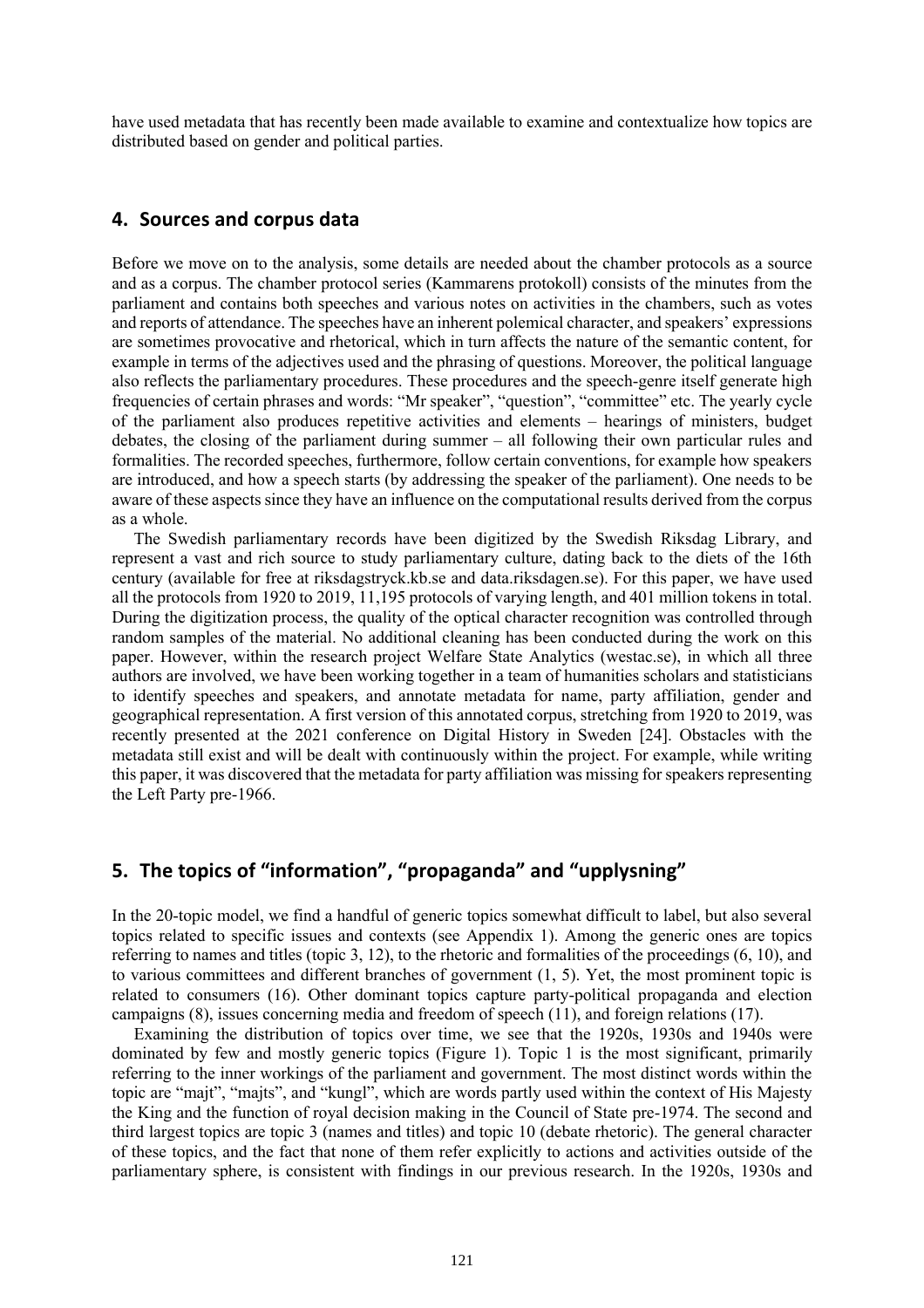1940s, for example, "information" was primarily used in reference to information that members of parliament (MP) needed in order to make decisions – not external information to educate citizens [3]. The fourth topic identified here is more specific, however: media and freedom of speech  $(11)$  – an important issue during WWII.



**Figure 1.** Topic distribution in the 1930s based on the 20-topic model.

Beginning in the mid-20th century, the key concepts are used in relation to a wider field of topics (Figure 2). In the 1950s and 1960s, they were frequently used within the topic of election campaigns and party-political propaganda (8), foreign policy (17), and the labor market (7). Consumer issues (16) became important in the 1970s, along with alcohol, narcotics and tobacco (13). Economy (19) became a significant topic in the 1980s. The last few decades have seen a further increase in the consumer topic  $(16)$  – explained perhaps by privatizations within many sectors, and the need to inform consumers about available options (Figure 3).



**Figure 2.** Topic distribution in the 1960s based on the 20-topic model.



**Figure 3.** Topic distribution in the 2000s based on the 20-topic model.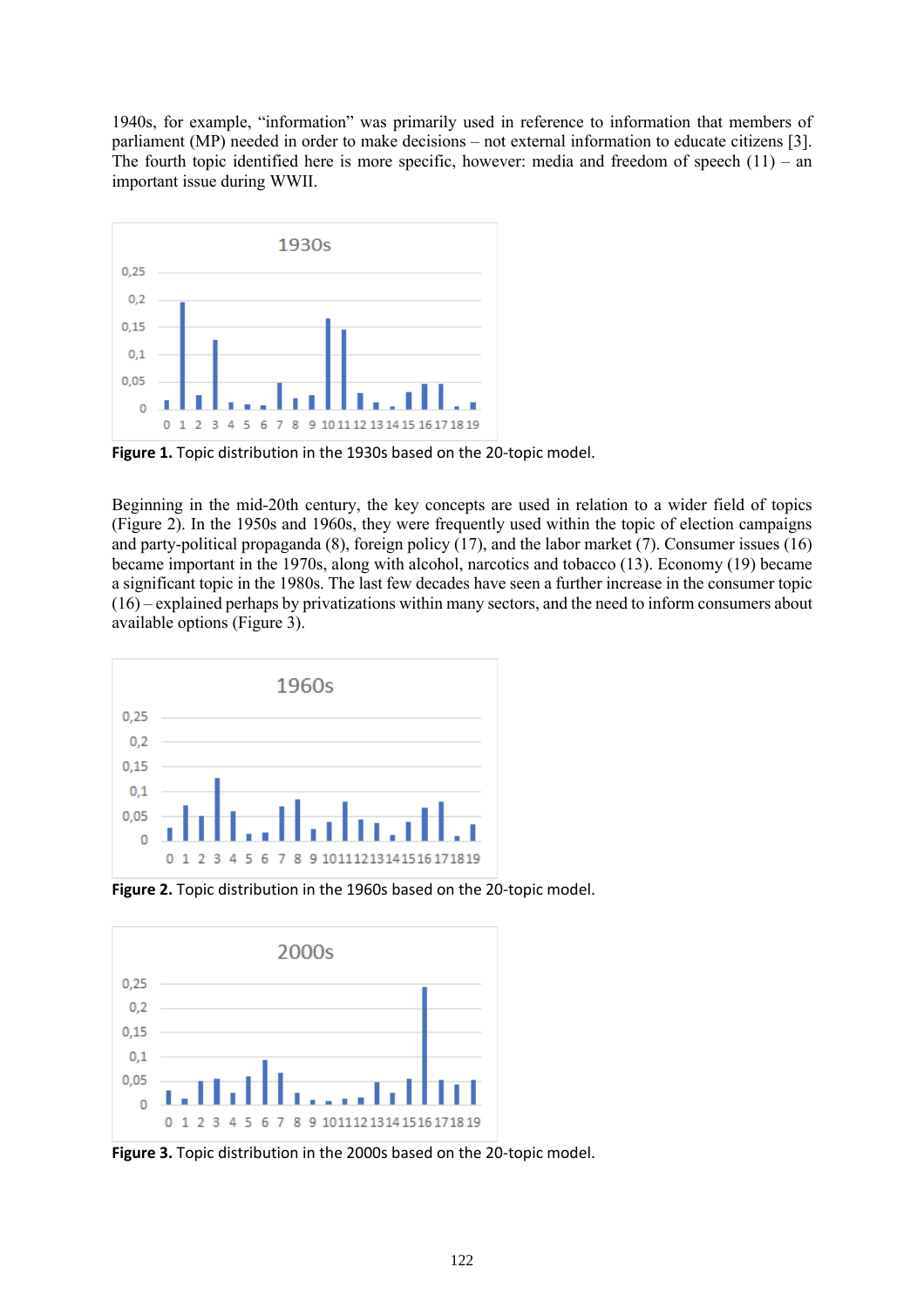## **6. Keyword-specific topics**

Of the three keywords, "information" occurs in most topics for the whole sub-corpus of all word windows. Out of 20 topics, 14 are connected to this keyword with a value of at least 0.01. For "upplysning" the same ratio is 9/20 topics, and for "propaganda" only 4/20 topics (Tables 1 and 2). While "information" is present in most topics, it is often with a low and even rate compared to the other keywords. This might be an indication that "information" became a general discursive element – but not always the most prominent one – within a greater variety of political areas, whereas "propaganda" and "upplysning" were connected to fewer issues but with stronger ties. Yet, what is also shown is that the topics that became prominent in the 1950s, 1960s and 1970s – such as labour market (7), alcohol, narcotics and tobacco (13), consumers (16) and foreign policy (17) (see Figure 2) – are those dominated by the keyword "information". This attachment of "information" to an increasing number of political issues in Sweden confirms what previous research has shown: increased use of "information" as a discursive element within a growing number of political areas [25]. Furthermore, in the 20-topic model, six topics are only connected to "information" and not to "propaganda" and "upplysning". Of these, three topics connote more distinct political areas: consumers (16), foreign relations (17), and school and pupils (18).

Fewer topics are connected to "propaganda", but those that are tend to have a higher score. Here we find, for example, one topic relating to threatening propaganda (2), and one relating to party-political propaganda and election campaigns (8). The different topic distribution of "propaganda", compared to that of "information", indicates that the contexts in which "propaganda" is found were both more limited and more specifically connected to this keyword. Moving on to "upplysning", the top three topics connected to the term connote a more generic content: various branches of government (1), names and titles (3), and descriptions and generic phrases (4).

| Keyword     | T0    | <b>T1</b> | T2    | T3    | Τ4    | T5    | T <sub>6</sub> | Т7    | T8    | T9    |
|-------------|-------|-----------|-------|-------|-------|-------|----------------|-------|-------|-------|
| information | 0.227 | 0.009     | 0.0   | 0.003 | 0.009 | 0.088 | 0.088          | 0.077 | 0.0   | 0.072 |
| propaganda  | 0.0   | 0.0       | 0.519 | 0.0   | 0.036 | 0.0   | 0.0            | 0.0   | 0.405 | 0.0   |
| upplysning  | 0.0   | 0.357     | 0.046 | 0.24  | 0.173 | 0.0   | 0.0            | 0.011 | 0.0   | 0.007 |

| Kevword     | <b>T10</b> | <b>T11</b> | <b>T12</b> | <b>T13</b> | <b>T14</b> | <b>T15</b> | T <sub>16</sub> | T <sub>17</sub> | T18   | <b>T19</b> |
|-------------|------------|------------|------------|------------|------------|------------|-----------------|-----------------|-------|------------|
| information | 0.057      | 0.069      | 0.055      | 0.023      | 0.057      | 0.054      | 0.044           | 0.034           | 0.032 | 0.0        |
| propaganda  | 0.0        | 0.0        | 0.0        | 0.034      | 0.0        | 0.0        | 0.0             | 0.0             | 0.0   | 0.006      |
| upplysning  | 0.039      | 0.001      | 0.015      | 0.067      | 0.005      | 0.005      | 0.0             | 0.0             | 0.0   | 0.034      |

**Tables 1–2.** The relative distribution of each keyword lemma in the 20-topic model.

# **7. Alcohol, narcotics and tobacco – the shared theme of "information", "propaganda" and "upplysning"**

In both the 20-topic model and the 50-topic model, very few topics are shared between the three keywords. In the 50-topic model, three topics are connected to "information", "propaganda" and "upplysning": two generic topics capturing parliamentarian names and terms related to economy, and one more distinct topic about drugs and alcohol. The latter topic also has its equivalence in the 20 model: topic 13, labelled "alcohol, narcotics, tobacco". (The 20-topic model also contains another shared topic, number 4, however it is a less meaningful one labelled "generic".) In the 20-topic model,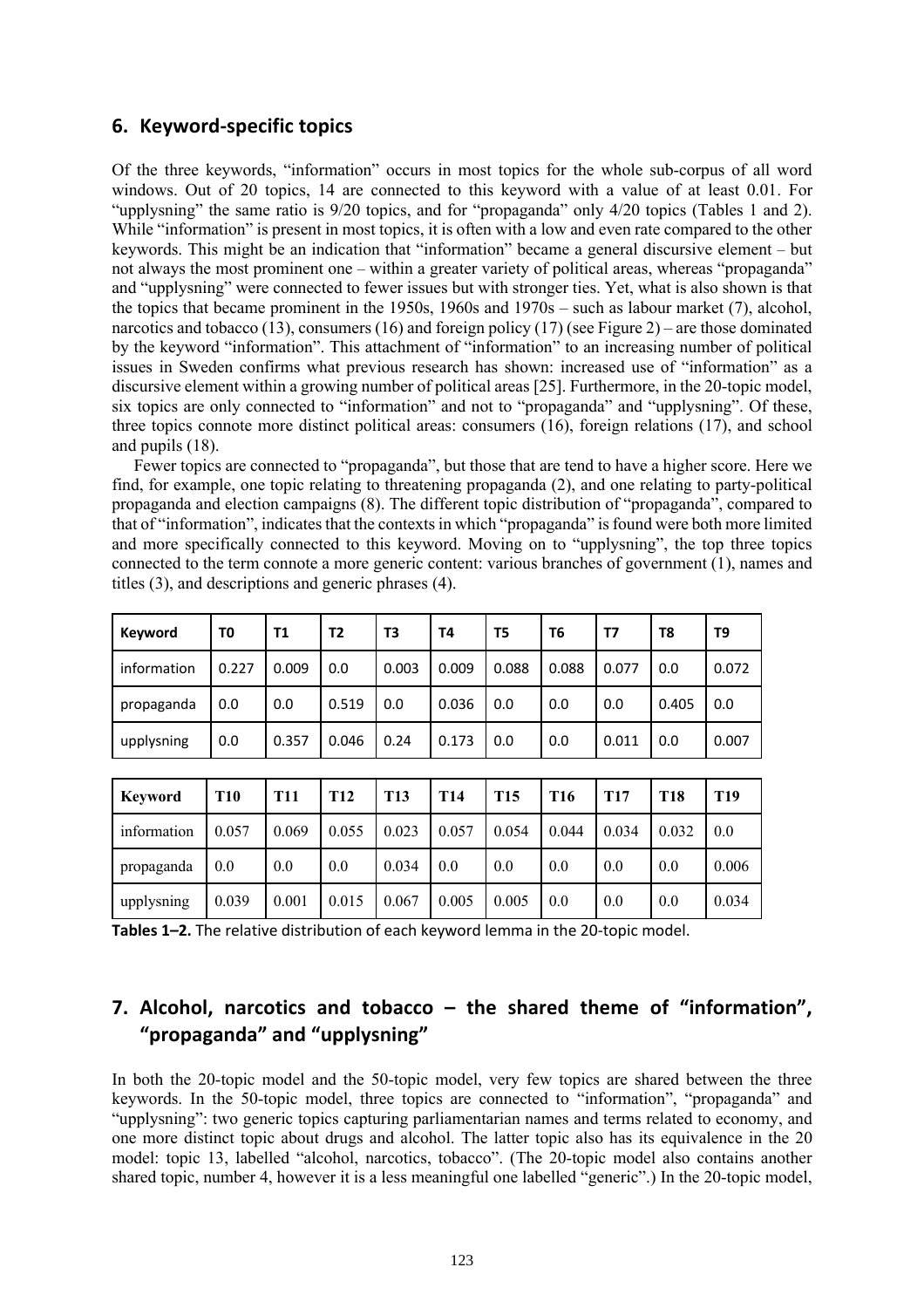the topic related to alcohol, narcotics and tobacco becomes gradually more significant up until the 1990s. During the last decades it is slightly less prominent (Figure 4).

In our previous study on the history of "propaganda" and "information" in Swedish parliamentary debates, we found that "propaganda" was used primarily in a negative way. However, between the 1910s and the 1980s, it was also possible to use the concept in a number of other contexts – mainly related to uncontroversial issues such as traffic safety, promotion of healthy food, and campaigns to restrict or prevent the use of alcohol, drugs and alcohol [3]. The latter issue resembles topic 13. The graph in Figure 5 shows the absolute distribution of the three keyword lemma of "information", "propaganda" and "upplysning" within topic 13. As the topic becomes more prominent (Figure 4), a conceptual shift seems to occur. During the 1950s and the 1960s, "upplysning" dominated the topic. Then, from the 1970s onwards, "information" takes over as the most significant keyword (Figure 5). "Propaganda" is not as present in the topic as "information" and "upplysning". Still, the graph indicates that it was indeed possible to discuss issues concerning alcohol, narcotics and tobacco in terms of "propaganda" in post-war Sweden – it even became more common to do so in the 1950s and 1960s. "Propaganda" was part of the solution, as indicated by the documents where topic 13 scores highly: "increased information and uncompromising propaganda against narcotics".<sup>3</sup>



**Figure 4.** The distribution of topic 13 (labelled "alcohol, narcotics, tobacco") over time.



**Figure 5.** The absolute lemma distribution counts for "information", "propaganda" and "upplysning" within topic 13.

The issues where it was possible to suggest "propaganda" as a legitimate solution seem to have one thing in common: they were non-controversial and characterized by political consensus. Eat more fruit, wear a seatbelt, save fuel, learn how to swim – these are examples of such issues debated in parliament in post-war Sweden [3]. Issues related to the restriction and prevention of alcohol, narcotics and tobacco

<sup>3</sup> Prot. AK 1969:9.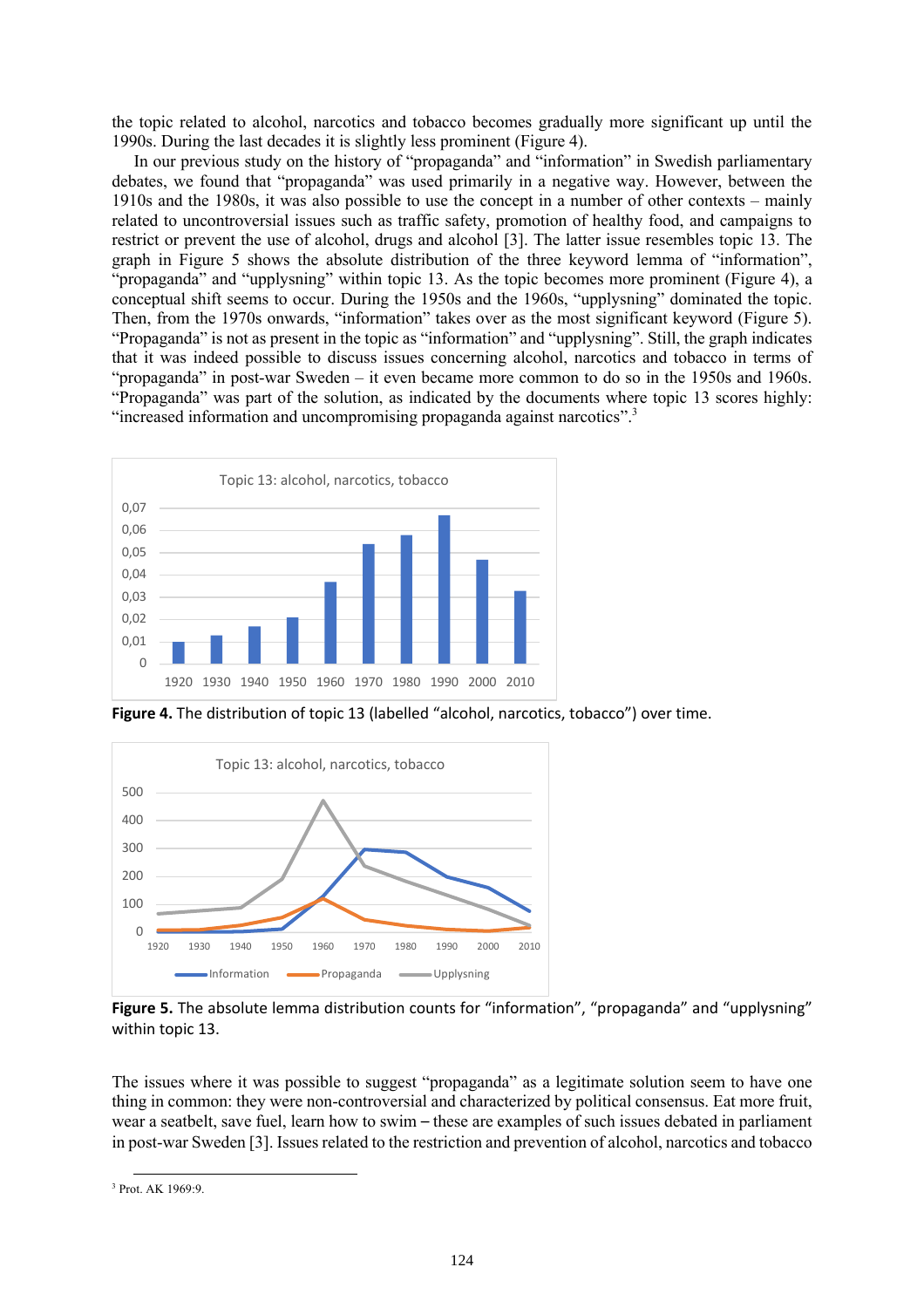were non-controversial in a similar way. Edman [26] has argued that few issues were as depoliticized as those concerning alcohol and narcotics. MPs from left to right agreed on both the problems and the solutions. Suggesting "propaganda" against drug use and excessive drinking in such a context would not cause any conflicts – everyone agreed that it was for the common good.

Using the metadata for gender and party, it is possible to make other observations regarding the distribution of topic 13. Figure 6, for example, shows how much female and male parliamentarians talked about the issue. The bar chart for women represents the percentage of all speeches by female parliamentarians that are allocated to topic 13. Hence, during the 1970s, six percent of all female speeches are allocated to this topic. The remaining 94 percent belong to the remaining 19 topics in the model. This approach takes the unequal representation of men and women into account.

The normalized numbers used in Figure 6 make it possible to compare, across different time periods, how much of the female and male speeches are allocated to a certain topic. Hence, this is a way to explore gender-coded topics. If we examine the gender distribution of topic 13, the graph indicates that female parliamentarians spend slightly more time talking about alcohol, narcotics and tobacco using the selected keywords, especially from the 1950s to the 1970s. Then, after the 1970s, the distribution becomes more even. Moving on to the distribution of topic 13 for each party per decade (Figure 7), differences are less distinct, although overall a higher percentage of speeches from the Social Democrats (S) and the Centre Party (C) are allocated to this topic compared to the other parties over time.



**Figure 6.** The distribution of topic 13 for men and for women.



**Figure 7.** The distribution of topic 13 for Social Democratic Party (S), Moderate Party (M), Liberals (L), Centre Party (C), Green Party (MP), Christian Democrats (KD), New Democracy (NYD), and Sweden Democrats (SD). The graph excludes the Left Party due to shortcomings in the metadata annotations.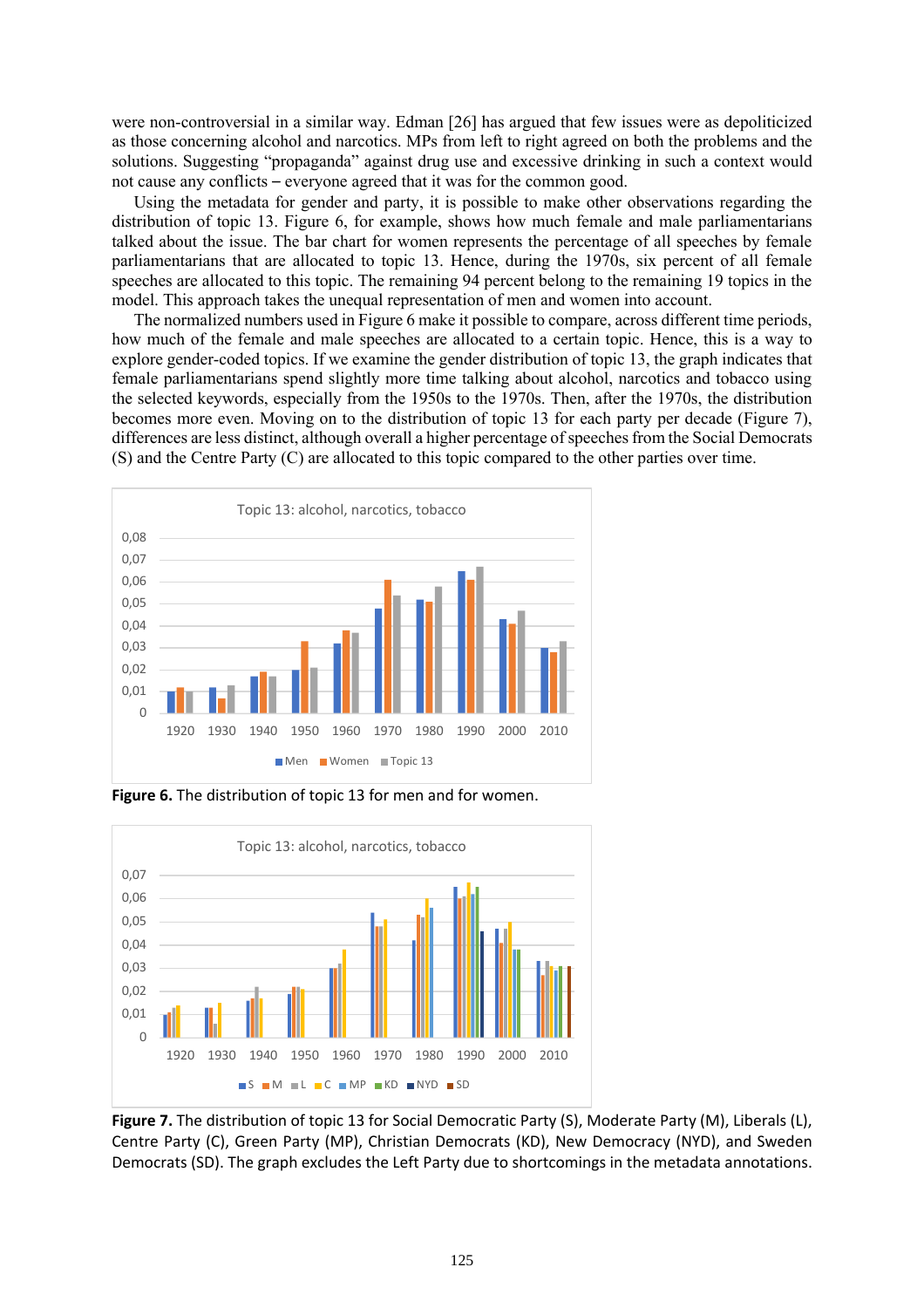### **8. Concluding discussion**

In this paper we have examined the contexts of "information", "propaganda" and "upplysning", based on all speech protocols in the Swedish parliament from 1920 to 2019. A sub-corpus was generated by extracting a context window of 20 words for all occurrences of the three keywords. Topic modelling was then used to explore the themes in the sub-corpus, and a 20-topic model was chosen for the analysis. The corpus is still being curated and some bugs remain, so the results presented here are preliminary.

One finding is that the topic distribution gets more even over time. This result is related to the increased usage of "information" from the 1960s and onwards. More political issues were talked about in terms of "information" and the keyword starts to dominate a growing number of topics. In contrast, the context of "propaganda" was more limited and the use of the keyword decreased over time.

Few topics are shared between "information", "propaganda" and "upplysning". In fact, only one distinct topic is shared in the 20-topic model. This topic relates to the political area of alcohol, narcotics and tobacco. One reason why this particular issue is shared between the three keywords, and why it is possible to use the term "propaganda" in this context, might be that campaigns to limit and prevent the use of alcohol, narcotics and tobacco constituted a non-controversial political area, at least before the 1970s. This observation, in turn, is strengthened by results in previous research on the history of "propaganda" and "information" in the Swedish parliament [3], as well as research on the political consensus surrounding narcotics and alcohol [26].

Furthermore, this is the first paper that makes use of annotated metadata for gender and party affiliations in the corpus of Swedish parliamentary speeches over a longer period of time, from 1920 to 2019. While the metadata is not yet perfect, the analysis shows that these categories are potential tools for investigations of differences between female and male parliamentarians, as well as differences between parties. Hence, besides the empirical findings, this paper gives a hint about the possibilities of large-scale conceptual history using the curated parliamentary corpus, enabling researchers to contextualize the use of certain concepts through metadata categories.

## **References**

- [1] K. Moloney, Rethinking Public Relations: PR Propaganda and Democracy, Abingdon: Routledge, 2006.
- [2] L. Larsson, Upplysning och propaganda: Utvecklingen av svensk PR och information, Lund: Studentlitteratur, 2005.
- [3] J. Jarlbrink, F. Norén, Forthcoming. When Propaganda Became Legitimate and Replaced by Information: A Digital Reading of the Swedish Parliamentary Records, 1867–2019. Submitted to Scandinavian Journal of History, February 2022.
- [4] W. Schieder, C. Dipper, Propaganda, in O. Brunner, W. Conze, R. Koselleck (Eds.), Geschichtliche Grundbegriffe: Historisches Lexikon zur politisch-sozialen Sprache in Deutschland, vol. 5, 69–112. Stuttgart: Klett-Cotta, 1984.
- [5] P. J. Meller, The Development of Modern Propaganda in Britain, 1854–1902, PhD diss., Durham University, 2010.
- [6] R. Jackall, Introduction, in: R. Jackall (Eds.), Propaganda, 1–9. Basingstoke: Palgrave Macmillan, 1995.
- [7] T. Clark, Art and Propaganda in the Twentieth Century: The Political Image in the Age of Mass Culture. London: Weidenfeld & Nicolson, 1997.
- [8] R. Dahling, Shannons's Information Theory: The Spread of an Idea, in: W. Schramm (Eds.), Studies of Innovation and of Communication to the Public, 117–140. Stanford: Stanford University, 1962.
- [9] B. Maartens, From Propaganda to "information": Reforming Government Communications in Britain, Contemporary British History, 30(4) 2016: 542–562.
- [10] J. Gleick, The Information: A History, a Theory, a Flood, New York: Pantheon Books, 2011.
- [11] Q. Skinner, Visions of Politics: Regarding Method, Cambridge: Cambridge University Press, 2002.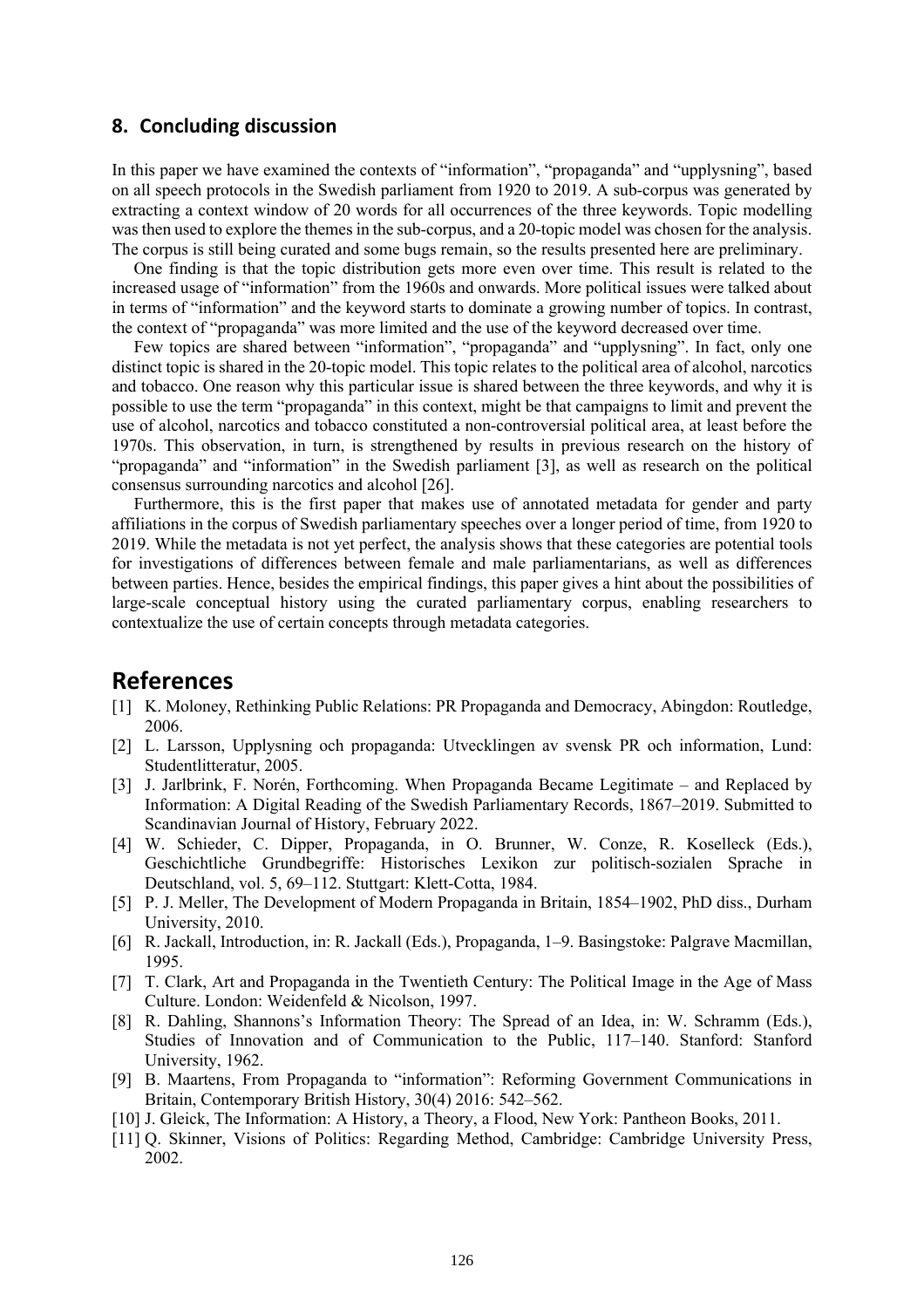- [12] J. Ifversen, About Key Concepts and How to Study Them, Contributions to the History of Concepts, 6 (1) 2011: 65–88.
- [13] B. Stråth, Ideology and Conceptual History, in: M. Freeden, L. T. Sargent, M. Stears (Eds.), The Oxford Handbook of Political Ideologies, 17–37. Oxford: Oxford University Press, 2013.
- [14] N. Foxlee, Pivots and Levers: Political Rhetoric around Capitalism in Britain from the 1970s to the Present, Contributions to the History of Concepts, 13(1) 2018: 75–99.
- [15] P. Ihalainen, A. Sahal, Evolving Conceptualisations of Internationalism in the UK Parliament: Collocation Analyses from the League to Brexit, in: M. Fridlund, M. Oiva, P. Paju (Eds.), Digital Histories: Emergent Approaches within the New Digital History, 199–219. Helsinki: Helsinki University Press, 2020.
- [16] J. Kurunmäki, J. Marjanen, How Ideology Became Isms: A History of a Conceptual Coupling, in: H. Haara, K. Stapelbroek M. Immanen (Eds.), Passions, Politics and the Limits of Society (volume 1 in the series Helsinki Yearbook of Intellectual History), 291–318, De Gruyter Oldenbourg, 2020.
- [17] J. R. Firth, A Synopsis of Linguistic Theory 1930–1955, in: Philological Society (Eds.), Studies in Linguistic Analysis, 1–32. Oxford: Blackwell, 1957.
- [18] P. de Bolla, E. Jones, P. Nulty, G. Recchia, J. Regan, Distributional Concept Analysis: A Computational Model for History of Concepts, Contributions to the History of Concepts, 14(1) 2019: 66–92.
- [19] M. Gavin, C. Jennings, L. Kersey, B. Pasanek, Spaces of Meaning: Conceptual History, Vector Semantics, and Close Reading, in: M. Gold, L. Klein (Eds.), Debates in the Digital Humanities 2019, 243–267. Minneapolis: University of Minnesota Press, 2019.
- [20] S. Brody, M. Lapata, Bayesian Word Sense Induction, in: Proceedings of the 12th Conference of the European Chapter of the ACL, Athens, Greece, 30 March – 3 April 2009: 103–111.
- [21] J. H. Lau, P. Cook, D. McCarthy, D. Newman, T. Baldwin, Word Sense Induction for Novel Sense Detection, in: Proceedings of the 13th Conference of the European Chapter of the Association for Computational Linguistics, Avignon, France, 23–27 April 2012: 591–601.
- [22] D. Blei, A. Ng, M.Jordan, Latent Dirichlet Allocation, The Journal of Machine Learning Research, 3(1) 2003: 993–1022.
- [23] A. K. McCallum, MALLET: A Machine Learning for Language Toolkit, http://mallet. cs.umass.edu, 2002.
- [24] Westac. 2021. Swedish Parliamentary Proceedings Riksdagens Protokoll 1920–2021 v0.3.0, https://github.com/welfare-state-analytics/riksdagen-corpus (accessed 16 February 2022).
- [25] Norén, F., Information som lösning, information som problem: En digital läsning av tusentals statliga utredningar, Nordicom Information, 38(3) 2016: 9–26.
- [26] J. Edman, The Ideological Drug Problem, Drugs and Alcohol Today, 13(1) 2013: 9–19.

# **Appendix 1: The 20-topic model with manually interpreted labels**

| No | Weight | Label                  | Top distinct words                      |  |  |
|----|--------|------------------------|-----------------------------------------|--|--|
| 0  | 0.03   | descriptions           | strange, similar, fantastic             |  |  |
|    | 0.086  | branches of government | royal, majesty, obtained                |  |  |
| 2  | 0.051  | threatening propaganda | antireligious, religious, revolutionary |  |  |
| 3  | 0.098  | names & titles         | excellency, vice, first                 |  |  |
| 4  | 0,03   | generic                | possible, expertise, valuable           |  |  |
| 5  | 0.037  | branches of government | national, regional, municipality        |  |  |